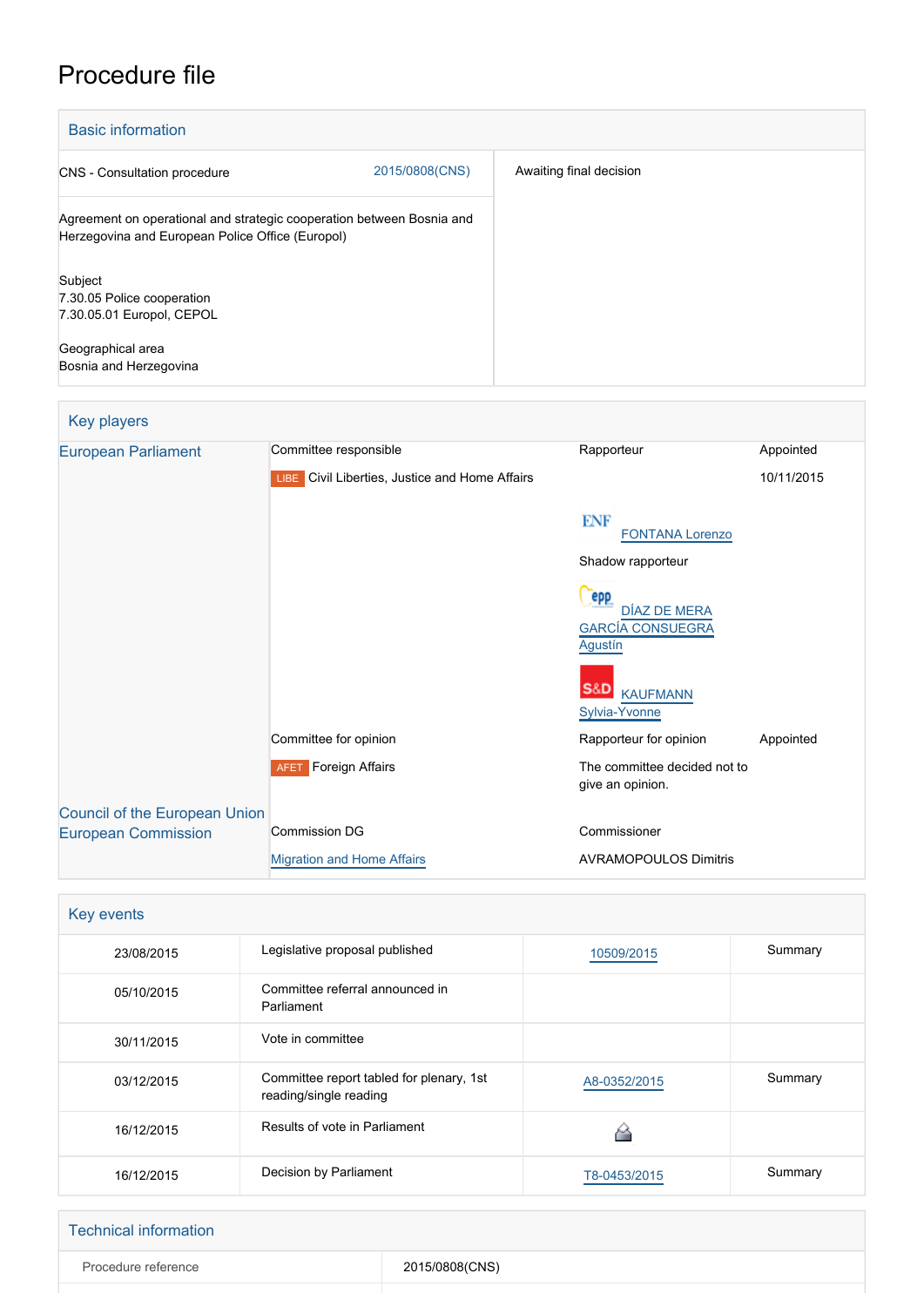| Procedure type             | CNS - Consultation procedure |
|----------------------------|------------------------------|
| Procedure subtype          | Legislation                  |
| Stage reached in procedure | Awaiting final decision      |
| Committee dossier          | LIBE/8/04525                 |

#### Documentation gateway

| <b>Boodinghandi</b> galeway                                        |              |            |           |         |
|--------------------------------------------------------------------|--------------|------------|-----------|---------|
| Document attached to the procedure                                 | 09384/2015   | 17/06/2015 | CSL       |         |
| Legislative proposal                                               | 10509/2015   | 24/08/2015 | CSL       | Summary |
| Committee draft report                                             | PE569.858    | 05/11/2015 | EP        |         |
| Amendments tabled in committee                                     | PE572.834    | 25/11/2015 | EP        |         |
| Committee report tabled for plenary, 1st<br>reading/single reading | A8-0352/2015 | 03/12/2015 | EP        | Summary |
| Text adopted by Parliament, 1st reading/single<br>reading          | T8-0453/2015 | 16/12/2015 | <b>EP</b> | Summary |

#### Agreement on operational and strategic cooperation between Bosnia and Herzegovina and European Police Office (Europol)

PURPOSE: to approve the conclusion, by the European Police Office (Europol), of the Agreement on Operational and Strategic Cooperation between Bosnia and Herzegovina and Europol.

PROPOSED ACT: Council implementing decision.

ROLE OF THE EUROPEAN PARLIAMENT: the Council adopts the act after consulting the European Parliament but without being obliged to follow its opinion.

BACKGROUND: pursuant to [Decision 2009/371/JHA](http://www.europarl.europa.eu/oeil/popups/ficheprocedure.do?reference=2006/0310(CNS)&l=en) establishing the European Police Office (Europol) and [Decision 2009/934/JHA](http://www.europarl.europa.eu/oeil/popups/ficheprocedure.do?reference=2009/0808(CNS)&l=en) adopting the implementing rules governing Europol's relations with partners, including the exchange of personal data and classified information, Europol is to conclude agreements with the third States which have been put on the list determined by [Decision 2009/935/JHA](http://www.europarl.europa.eu/oeil/popups/ficheprocedure.do?reference=2009/0809(CNS)&l=en).

Such agreements have the objective of supporting and strengthening action by the competent authorities of the Member States and their mutual cooperation in preventing and combating organised crime, terrorism and other forms of serious crime affecting two or more Member States, and may concern the exchange of operational, strategic or technical information, including personal data and classified information.

Bosnia and Herzegovina is included in the list determined by Decision 2009/935/JHA.

In order to increase effectiveness in preventing and combating serious forms of crime and, in particular, given that Bosnia and Herzegovina is a potential candidate State and a close neighbour of the Union, with which Bosnia and Herzegovina has many links and exchanges, Europol has initiated the procedure for the conclusion of an Agreement on Operational and Strategic Cooperation between Bosnia and Herzegovina and Europol ('Operational and Strategic Agreement').

Strategic agreements may be concluded by Europol only after approval by the Council, the latter having previously consulted the Management Board of Europol. Operational agreements require, in addition, that the Council obtain, via the Management Board, the opinion of the Joint Supervisory Body of Europol, as far as the agreement concerns the exchange of personal data.

The Operational and Strategic Agreement received a positive opinion from the Joint Supervisory Body with regard to those provisions. The Management Board approved the Operational and Strategic Agreement on 13 May 2015.

The conditions for triggering the exercise of the implementing powers by the Council pursuant to Decisions 2009/371/JHA, 2009/934/JHA and 2009/935/JHA have been met and an implementing decision should therefore be adopted in order to approve the conclusion of the Operational and Strategic Agreement.

CONTENT: in accordance with the draft implementing decision, Europol shall be authorised to conclude the Agreement on Operational and Strategic Cooperation between Bosnia and Herzegovina and Europol.

The terms of the cooperation governed by the Operational and Strategic Agreement provide for the exchange of information, which may include specialist knowledge, general situation reports, results of strategic analysis, information on criminal investigation procedures and information on crime-prevention methods; participation in training activities; and the provision of advice and support in individual criminal investigations.

In addition, the Agreement contains provisions relating to the exchange of personal data.

Denmark, the United Kingdom and Ireland shall all take part in the adoption and application of this Decision.